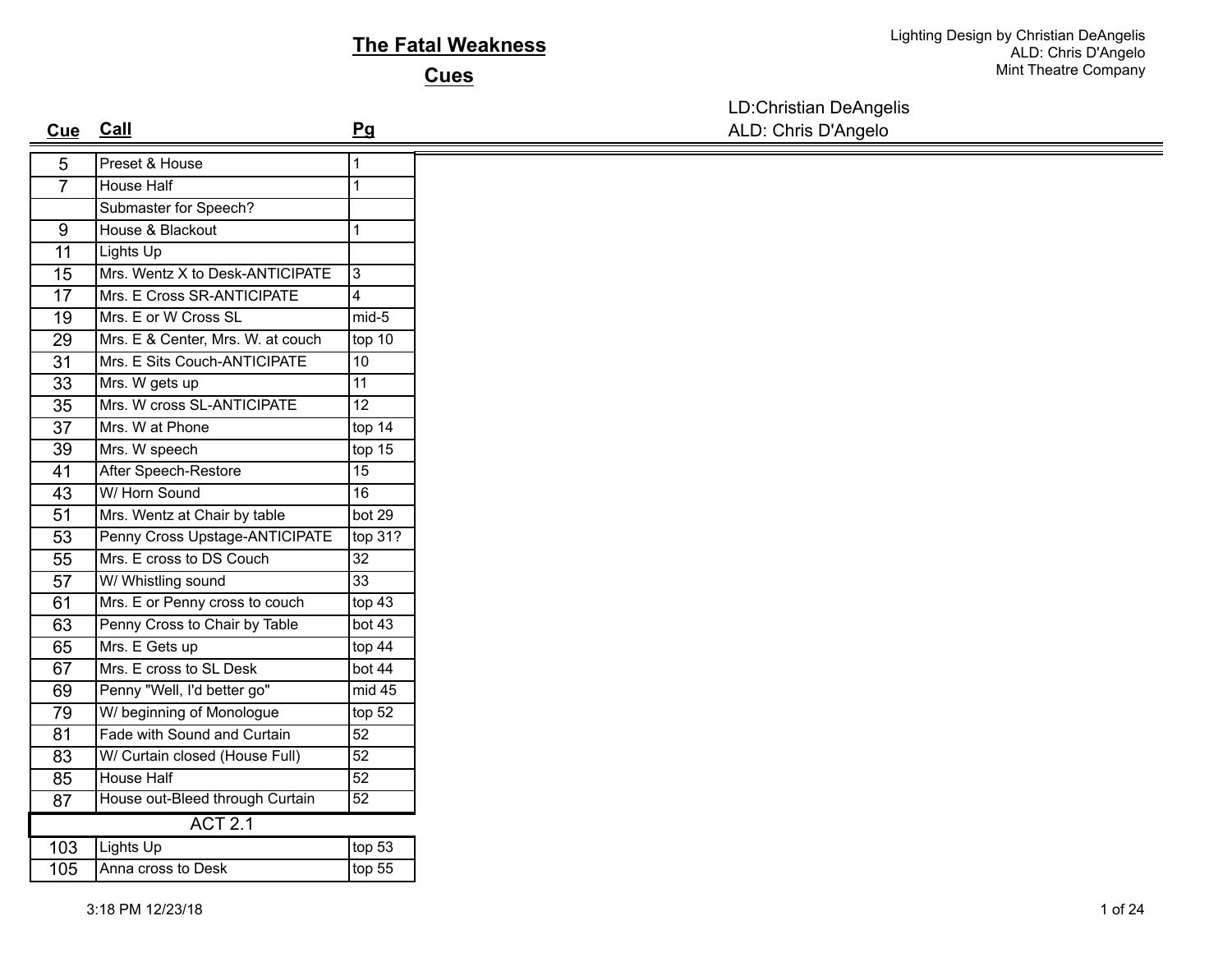## **The Fatal Weakness**

**Cues**

LD:Christian DeAngelis

| <b>Cue</b>       | Call                                | Pq              | ALD: Chris D'Angelo |
|------------------|-------------------------------------|-----------------|---------------------|
| 107              | Anna cross back SR                  | mid 55          |                     |
| $\overline{113}$ | Mrs. E "Yes you did; I found it"    | $\overline{59}$ |                     |
| 115              | Mrs. E cross to SL Chair            | top 62          |                     |
| $\overline{117}$ | Mrs. E gets up                      | 63              |                     |
| 119              | Mrs. E sits SL Chair-ANTICIPATE     | 64              |                     |
| $\overline{121}$ | Mrs. E/W both get up                | 65              |                     |
| $\overline{123}$ | W/ Hall buzzer                      | top 67          |                     |
| 125              | Mrs. E at desk-ANTICIPATE           | top 68          |                     |
| 127              | W/ Vernon Entrance                  | 68              |                     |
| 129              | Mrs. E sits at Couch                | 68              |                     |
| 131              | Mrs. E sits DSR Chair               | top 69          |                     |
| 133              | Mrs. E gets up                      | $\overline{71}$ |                     |
| 135              | Vernon gets up                      | $\overline{72}$ |                     |
| 137              | Mrs. E "Vernon-I mean, exactly"     | bot 74          |                     |
| 139              | Vernon at Chair by table            | $\overline{75}$ |                     |
| $\overline{141}$ | Mrs. E stands                       | bot 76          |                     |
| $\overline{143}$ | Vernon Stands                       | bot 76          |                     |
|                  | Mrs. E at Chair by table. Vern      |                 |                     |
| 145              | Monologue                           | 78              |                     |
| 147              | Vernon Sits SL Chair                | 80              |                     |
| 149              | W/ Chime-Restore                    | 81              |                     |
| 151              | W/Telephone call                    | 82              |                     |
| 153              | Scene Shift                         | $\overline{83}$ |                     |
|                  | <b>ACT 2.2</b>                      |                 |                     |
| 161              | Lights Up. W/ Sound                 | 84              |                     |
| 163              | Penny "It's something that I heard" | 86              |                     |
| 165              | Penny Cross behind couch            | bot 88          |                     |
| 167              | Mrs. E Stands                       | 89              |                     |
| 169              | Mrs. E or Penny Cross SL?           | top 91          |                     |
| 175              | W/ Sound from hallway               | top96           |                     |
| 181              | Espenshade cross to couch           | 103             |                     |
|                  | Espenshade "Well, I imagine he's    | 105             |                     |
| 185<br>187       | had                                 | 105             |                     |
|                  | 2nd Espenshade monologue            |                 |                     |